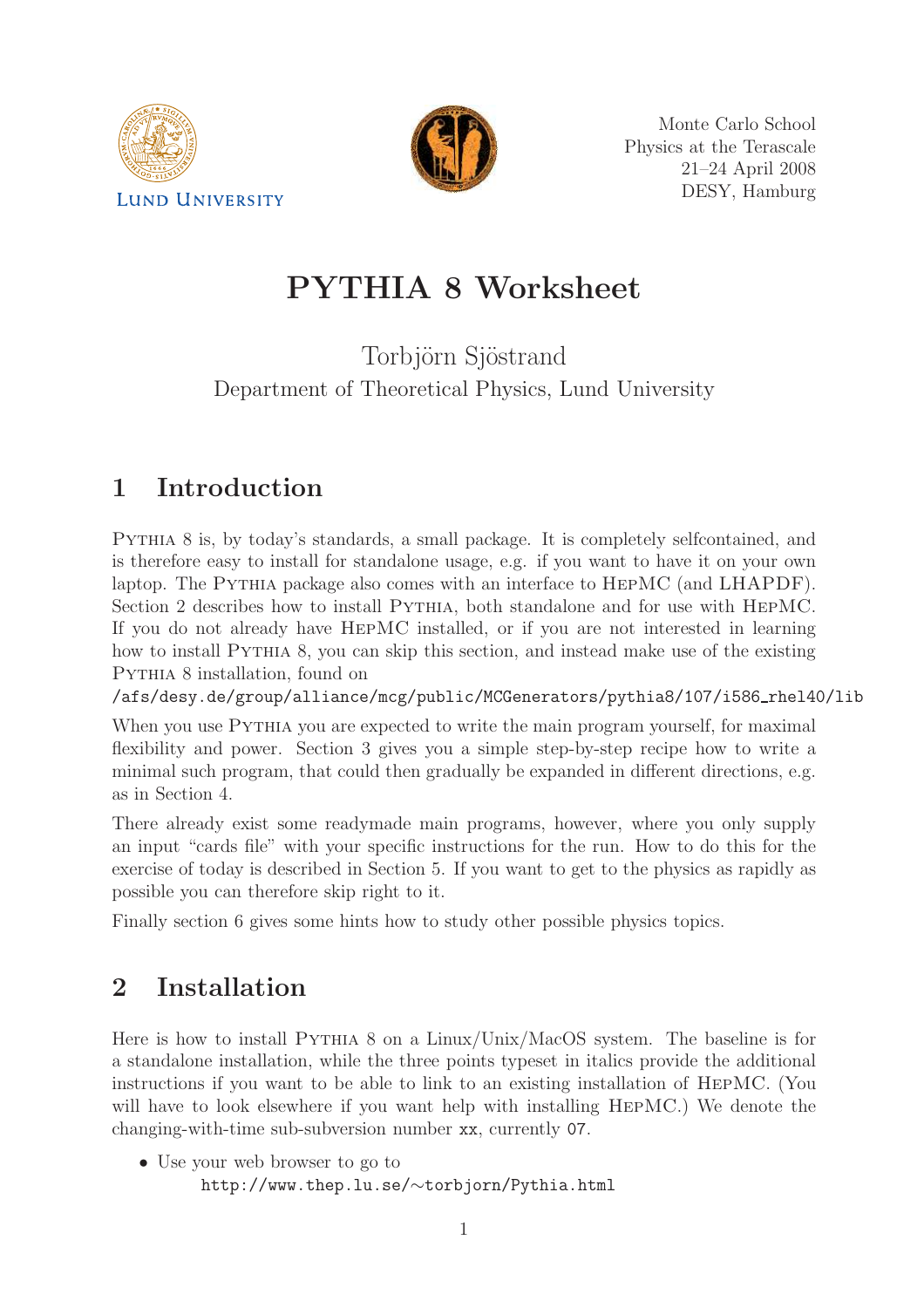• Right-click with your mouse on the link to (the current)

```
pythia81xx.tgz
```
and decide where you want to download the file. (The left-click default location is installation-dependent, and could be your home directory or the Desktop one.)

• When in the directory where pythia81xx.tgz was downloaded, type tar xvfz pythia81xx.tgz

This will create a new (sub)directory pythia81xx where all files are unpacked.

- Move to this directory (cd pythia81xx).
- HepMC: (version 2 only) type

```
./configure --with-hepmc=path
```
where path would depend on your local configuration. For instance, at DESY a path

/afs/desy.de/group/alliance/mcg/public/HepMC/2.03.06/i586 rhel40 should work. (Should configure not recognize the version number you can supply that with an optionat argument,  $--with\text{-}hepm\text{cversion}=2.03.06$ )

• Compile the program with

make

This will take 1–3 minutes (computer-dependent).

- For test runs, move to the examples subdirectory.
- HepMC: do either of

```
source config.csh
```

```
source config.sh
```
the former when you use the csh or tcsh shells, otherwise the latter. (Use echo \$SHELL if uncertain.)

• The programs mainNN, with NN from 01 through 27 can now be executed with make mainNN

./mainNN.exe > outfile

You can study the contents of the outfile.

- HepMC: you can similarly use main programs NN = 31 and 32, which also produce event files hepmcoutNN.dat.
- For the ambitious: Further configure possibilities exist, see the README files in the pythia81xx directory and the examples subdirectory for details how to proceed.

### 3 A "Hello World" program

Assume you want to generate a single  $gg \to t\bar{t}$  event at the LHC, using PYTHIA standalone.

To do this, first open a new file mymain.cc in the examples subdirectory. Then type the following lines (here interspersed with comments):

```
#include "Pythia.h"
```
to include the header file with classes and methods we need to use;

```
using namespace Pythia8;
```

```
to save us from having to type the Pythia8:: qualifier all the time;
     int main() {
```
to begin the main program;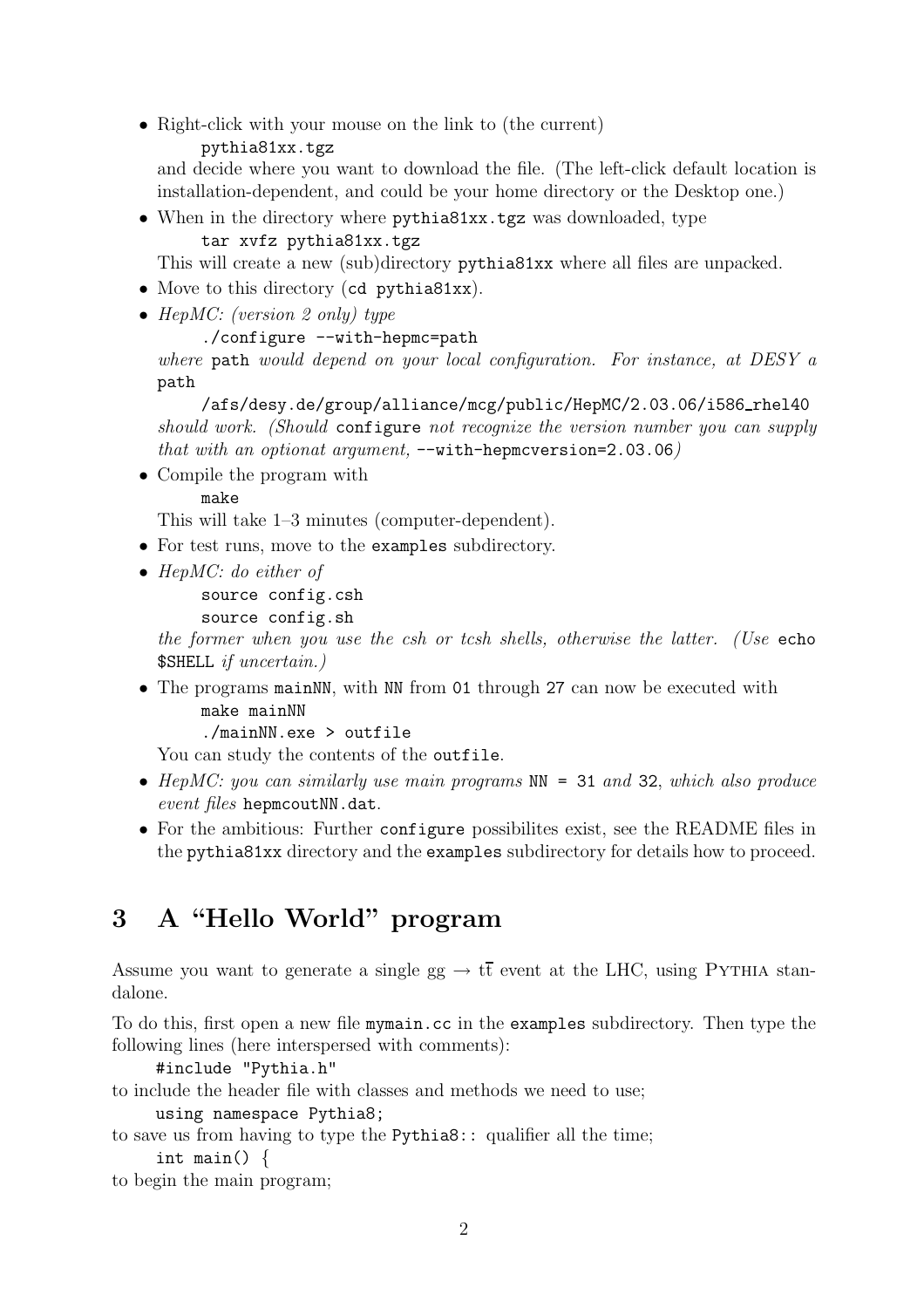Pythia pythia;

to declare an instance pythia of the main Pythia class;

pythia.readString("Top:gg2ttbar = on");

to send in a message to pythia to switch on the process Top:gg2ttbar;

pythia.init( 2212, 2212, 14000.);

to tell pythia to initialize for a collision process between two incoming protons (PDG code 2212) at 14000 GeV c.m. energy;

pythia.next();

to tell pythia to generate the next event (in this run the only one); pythia.event.list();

to list the event information stored in the event member of pythia;

return  $0$ ; }

to finish the main program with an error-free return.

Next you need to edit the Makefile (the one in the examples subdirectory) to make it know what to do with mymain.cc. The lines

# Create an executable for one of the normal test programs main00 main01 main02 main03 ... main09 main10 main10 \

and the two next enumerate the main programs that do not need any external libraries. Edit the last of these lines to include also mymain:

main21 main22 main23 main24 main25 main26 main 27 mymain: \

Now it should work as before with the other examples:

make mymain

./mymain.exe > outfile

whereafter you can study outfile.

Alternatively, if you did not install Pythia 8 standalone, you can link to the existing DESY installation. Then replace the previous two paragraphs by

```
source /afs/desy.de/user/m/mcpythia/public/pythia8-setup-mymain.sh
./mymain.exe > outfile
```
which is a simplified variant of the pythia8-setup-main32.sh script in section 5 (it does not copy a main program).

#### 4 A first realistic analysis

The main program can thereafter be gradually expanded.

- To allow the process  $q\bar{q} \to t\bar{t}$  as well add a second pythia.readString call with argument "Top:qqbar2ttbar = on".
- To give some variety of event types, introduce a loop over 5 events (to begin with), i.e. pythia.next() should be executed this many times.
- For the analysis you need to be able to access the information in the event record, as shown by the pythia.event.list() listing. To loop over all particles in it, use for (int i = 0; i < pythia.event.size();  $++i$ ) { with a matching closing curly bracket further down.
- Inside the loop you can access the properties of particle pythia.event[i]. For instance, the method id() returns the PDG identity code, so if you insert

cout  $\langle \cdot \rangle$  "i = "  $\langle \cdot \rangle$  i  $\langle \cdot \rangle$  " id = "  $\langle \cdot \rangle$  pythia.event[i].id()  $\langle \cdot \rangle$  endl;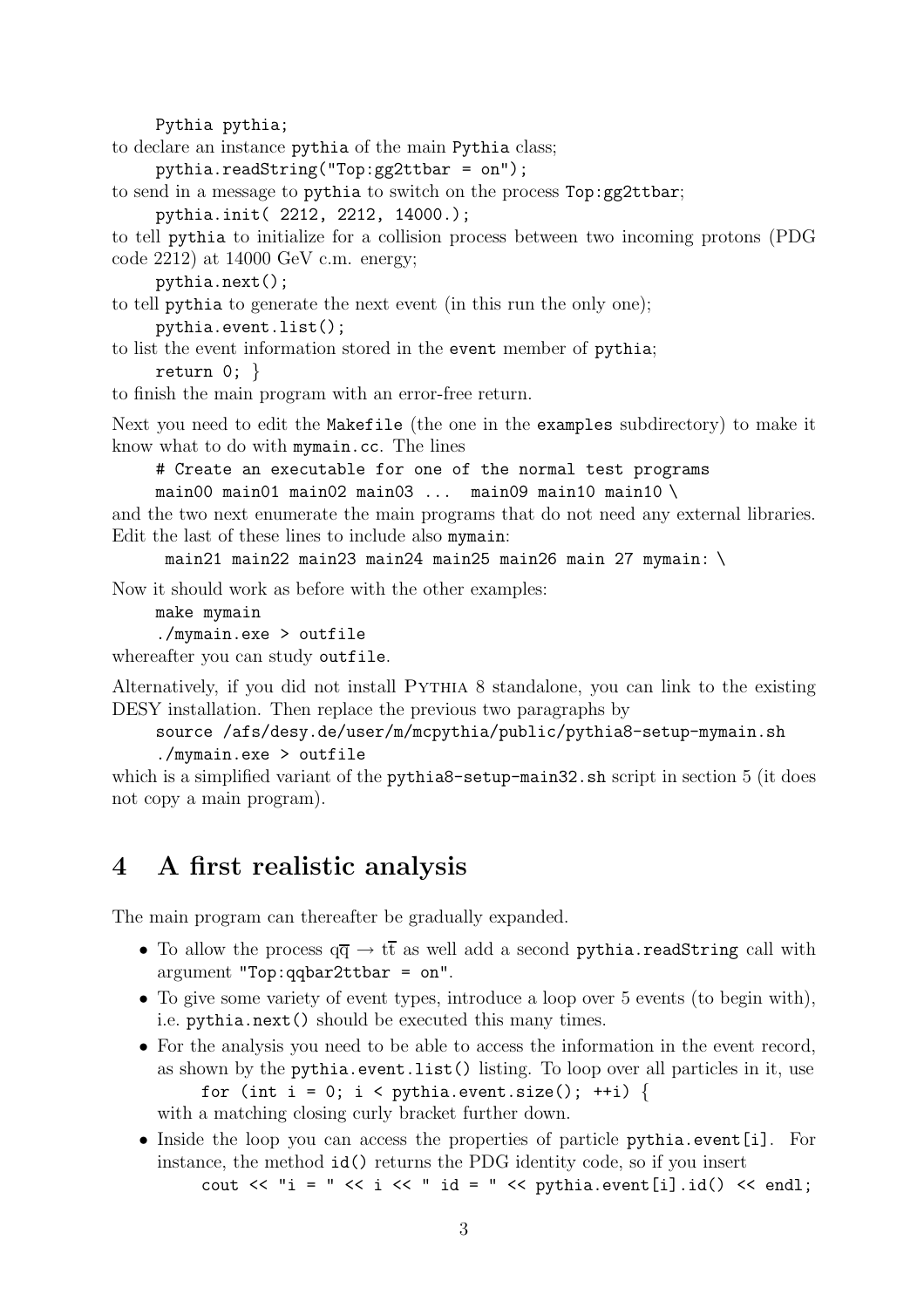you should get a table of identity codes that matches the one in the event listing.

• The event listing contains all partons and particles, traced through a number of intermediate steps. For instance, several copies of the top may well appear in the listing, as the addition of showers shifts the top around. It is the last copy of top that gives the "final" answer. You can thus obtain the location of this top e.g. by a line

int iTop  $= 0$ ; before the loop over the particles in the event, and if  $(pythia.event[i].id() == 6) ifop = i;$ inside of it.

- 
- In addition to the particle properties in the event listing there are also methods that return many derived quantities for a particle, such as transverse momentum, pythia.event[i].pT(), and pseudorapidity, pythia.event[i].eta(). Use these methods to print out the values for the final top found above.
- We now want to generate more events, say 1000, to view the shape of these distribution. You then need to remove the listing and printing for each event. In its place book two histograms (a very simple histogramming class comes along with the program, for rapid check/debug purposes)

```
Hist pT("top transverse momentum", 100, 0., 200.);
    Hist eta("top pseudorapidity", 100, -5., 5.);
before the event loop, store the values
```

```
pT.fill( pythia.event[iTop].pT() );
    pT.fill( pythia.event[iTop].eta() );
for each event, and write out the histograms
```
cout << pT << eta;

after the event loop.

• As a final standalone exercise, consider plotting the charged multiplicity of events. You then need to have a counter set to zero for each new event. Inside the particle loop this counter should be updated whenever the particle isCharged() and isFinal(). For the histogram, note that it can be trecherous to have bin limits at integers, where rounoff errors decide whichever way they go. In this particular case only even numbers are possible, so 100 bins from −1 to 399 would still be acceptable.

From what we have discussed so far to the readymade program main32, to be used in the next section, a few aspects should be noted.

- Code has been added that will convert the pythia.event event information into the HepMC format, and write out these events to a file, for subsequent further analysis.
- On the other hand, there is no code for event analysis inside the main program itself.
- The use of pythia.readString(...) commands has been replaced by a pythia.readFile("filename") one, where each line in this file can contain one string (without enclosing quotes) of instructions to PYTHIA.
- A few predefined variables, such as the number of events to generate, can also be set in this file and extracted for use in the main program.
- The name of this input file and of the HepMC output file are read in from the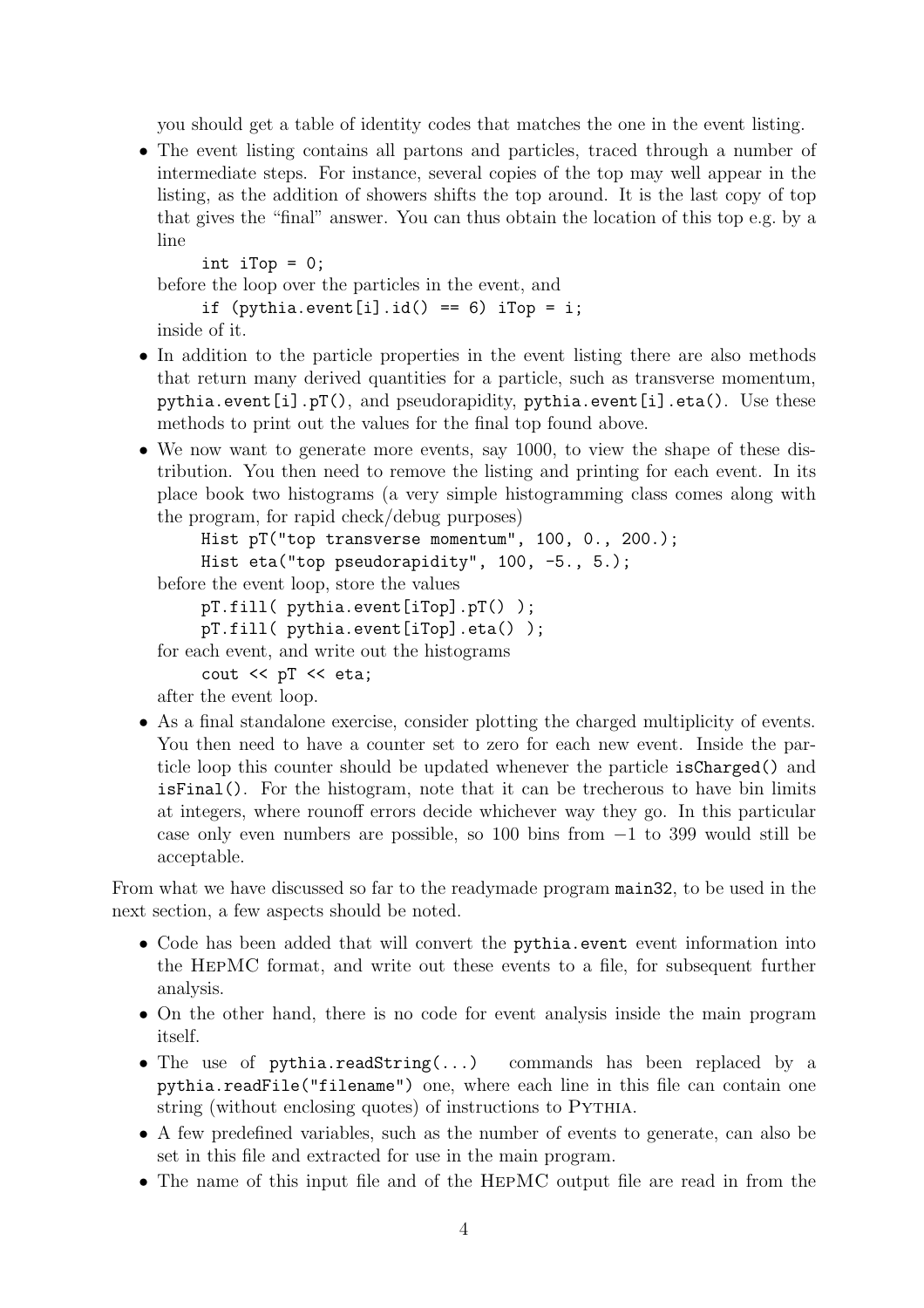command line.

### 5 Generation of top events

In this section the emphasis is on generating files of HepMC events that you can then analyze further with ROOT. Here PYTHIA will therefore be considered as a black box. To this end you can use the main32.cc program found in the examples subdirectory. Assuming that you have properly set up everything locally on your computer, you would need to make main32 in the examples subdirectory to produce an executable.

For the purpose of this school, given the DESY-specific paths to the GENSER-provided libraries, you may instead execute a simple script

source /afs/desy.de/user/m/mcpythia/public/pythia8-setup-main32.sh

to

- add the HEPMC path to LD\_LIBRARY\_PATH and set PYTHIA8DATA (the directory where default PYTHIA settings and particle data are stored),
- copy main32.cc from the GENSER repository to your current directory, and
- compile main32.cc, linked to PYTHIA 8.107 and HEPMC 2.03.06.

The exectutable main32.exe is then run with a command line like

./main32.exe infile hepmcfile > outfile

Here hepmcfile is your chosen name for the output file with HEPMC events, and outfile your chosen name for information on the run. (If you omit > outfile it will appear on the screen.) The rest of this section will be concerned with the infile, which is the place where you decide what is to be done during the run.

The infile can contain one command per line, of the type

variable = value

All PYTHIA variable names begin with a letter or a digit, so if you begin a line with a non-alphanumeric character (such as  $!, \#$  or  $\hat{\mathcal{S}}$ ) it will be interpreted as a comment line. You can also add comments on a valid command line, after the value. For readability we recommend it to be preceded by a non-alphanumeric character, as for comment lines. Blanks can be freely inserted, except inside the variable name and the value. Further, the equal sign is optional, but improves readability. The variable names are case-insensitive; the mixing of cases has been chosen purely to improve readability.

All valid variables are listed in the online manual, which you can access if you open a web browser on the file

#### /afs/desy.de/group/alliance/mcg/public/MCGenerators/pythia8/107/ share/htmldoc/Welcome.html

(all in one go; the address had to be split here since it did not fit on one line). Use the left-column index to navigate among the topics. Cut-and-paste of variable names can be used to avoid spelling mistakes.

The same pages also exist in an interactive variant, where you semi-automatically can construct a file with all the command lines you wish to have. This requires that somebody installs the phpdoc directory in a webserver (i.e. like your homepage is). If you lack a local installation you can use the one at

http://home.thep.lu.se/∼torbjorn/php8105/Welcome.php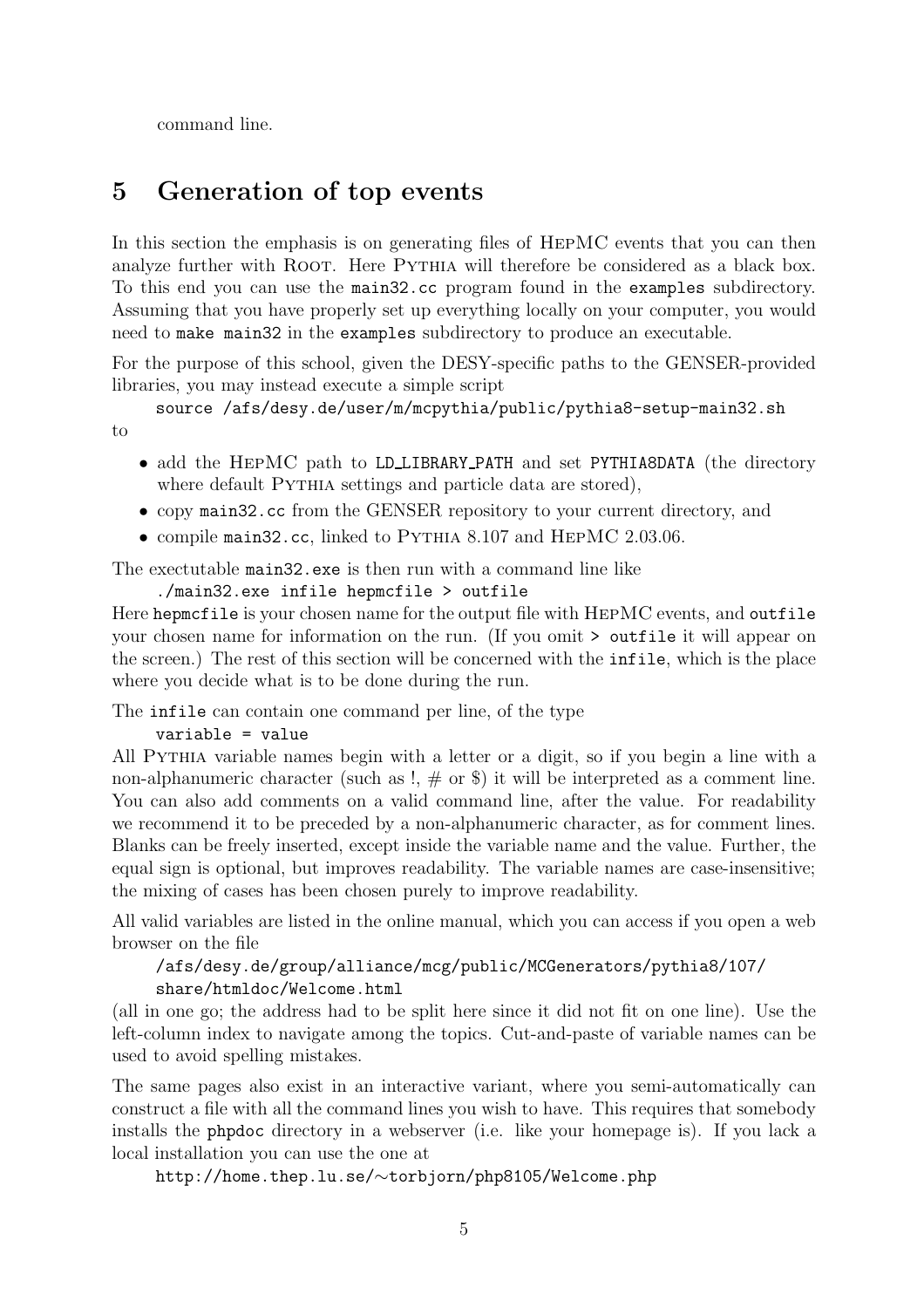This is not a commercial-quality product, however, but requires some user discipline. As explained on the "Save Settings" page, you must initially pick a temporary file, then remember to save changes to this file for each new webpage that you change, and finally determine the ultimate location of the file.

We are now ready to introduce you to some command lines that you should have in your infile:

- Main:numberOfEvents = 100 is your choice of how many events will be generated and stored in HepMC format in the hepmcfile.
- Main:timesToShow = 10 how many times the program will print how far along the job is (more useful for longer runs).
- Main:showChangedSettings = on echo back the list of changes you have made, to check you got it right.
- Beams: $idA = 2212$ first incoming beam is a 2212, i.e. a proton.
- Beams: $idB = 2212$ second beam is also a proton.
- $\bullet$  Beams: eCM = 14000. the cm energy of collisions.
- Top:gg2ttbar = on switch on the process  $gg \to t\overline{t}$ .
- Top:qqbar2ttbar = on switch on the process  $q\bar{q} \to t\bar{t}$ .

These commands together would provide a minimal infile, necessary to generate some first few events that you could analyze further. As you go along you can increase the number of events and also play with further optional aspects, such as:

- $6: m0 = 175$ . change the top mass, which by default is 171 GeV.
- Main:showChangedParticleData = on echo back particle data for those particles you have changed.
- PartonLevel:FSR = off switch off final-state radiation.
- PartonLevel:ISR = off switch off initial-state radiation.
- PartonLevel:MI = off switch off multiple interactions.

### 6 Further studies

If you have time left, you should take the opportunity to try a few other processes or options. Below are given some examples, but feel free to pick something else that you would be more interested in.